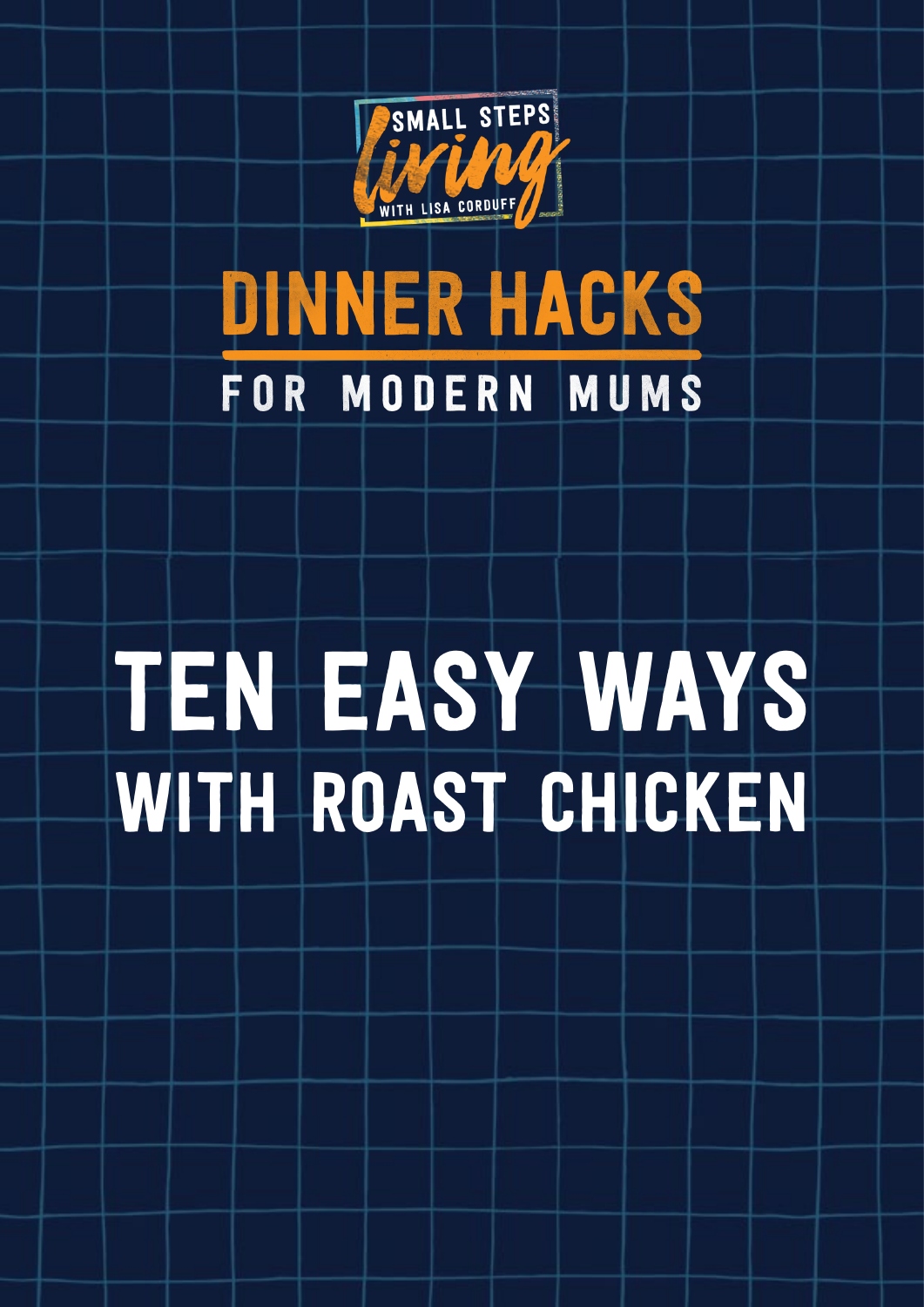



### easy chicken stir-fry

This recipe quickly became the most popular on my blog! Such an easy weeknight meal.

#### WHAT YOU NEED:

- 1 thls olive oil or coconut oil
- 1 onion
- • 2 cloves of garlic
- • Half a leftover chicken
- • 2 tbls peanut butter
- • 4 tbls tamari (or soy sauce)
- 1 tbls honey
- • 400ml tin coconut cream
- Veggies of choice  $-$  broccoli, carrot, peas, capsicum, etc.

- Warm the oil over medium heat in a wok.
- Add the onion and garlic and cook until onion is translucent.
- Add chicken and warm through.
- Add peanut butter, tamari and honey to the wok and mix until meat is fully coated.
- • Add all vegetables (but if using peas only add them in the last two minutes of cooking) and coconut cream.
- Simmer until reduced and thicker in consistency and veggies are soft. Around 10 to 15 minutes.
- Serve over rice or rice noodles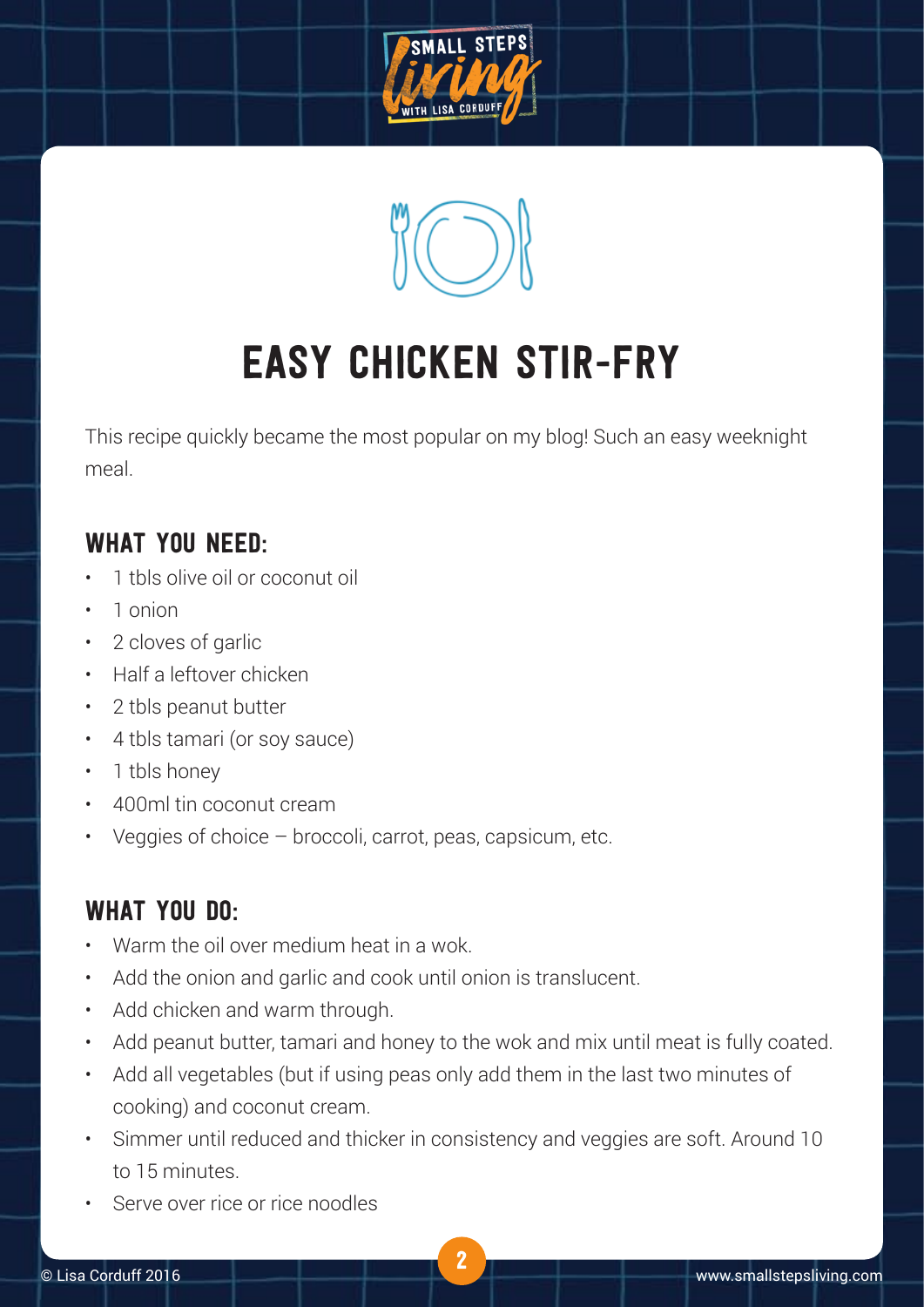



### cream chicken pasta

#### WHAT YOU NEED:

- • 1 packet spelt pasta spirals (or gluten free pasta)
- 1 small container cream
- • Leftover roast chicken, thinly sliced
- $\cdot$  1 1/2 avocados sliced
- 1 tbls butter
- • 2 leaves of curly kale, thinly sliced
- 10 button mushrooms thinly sliced
- 100 g fetta
- 1 big handful parmesan cheese grated
- A pinch of salt

#### WHAT YOU DO:

- • Cook your pasta as per packet instructions
- • Heat butter in a pan on moderate heat.
- • Once melted, add chicken and mushrooms and cook until chicken is warmed through.
- • Add cream and kale and heat gently for five minutes
- • Add cheeses, avocado and salt and stir through.
- Add pasta once cooked and combine.

So decadent and delicious!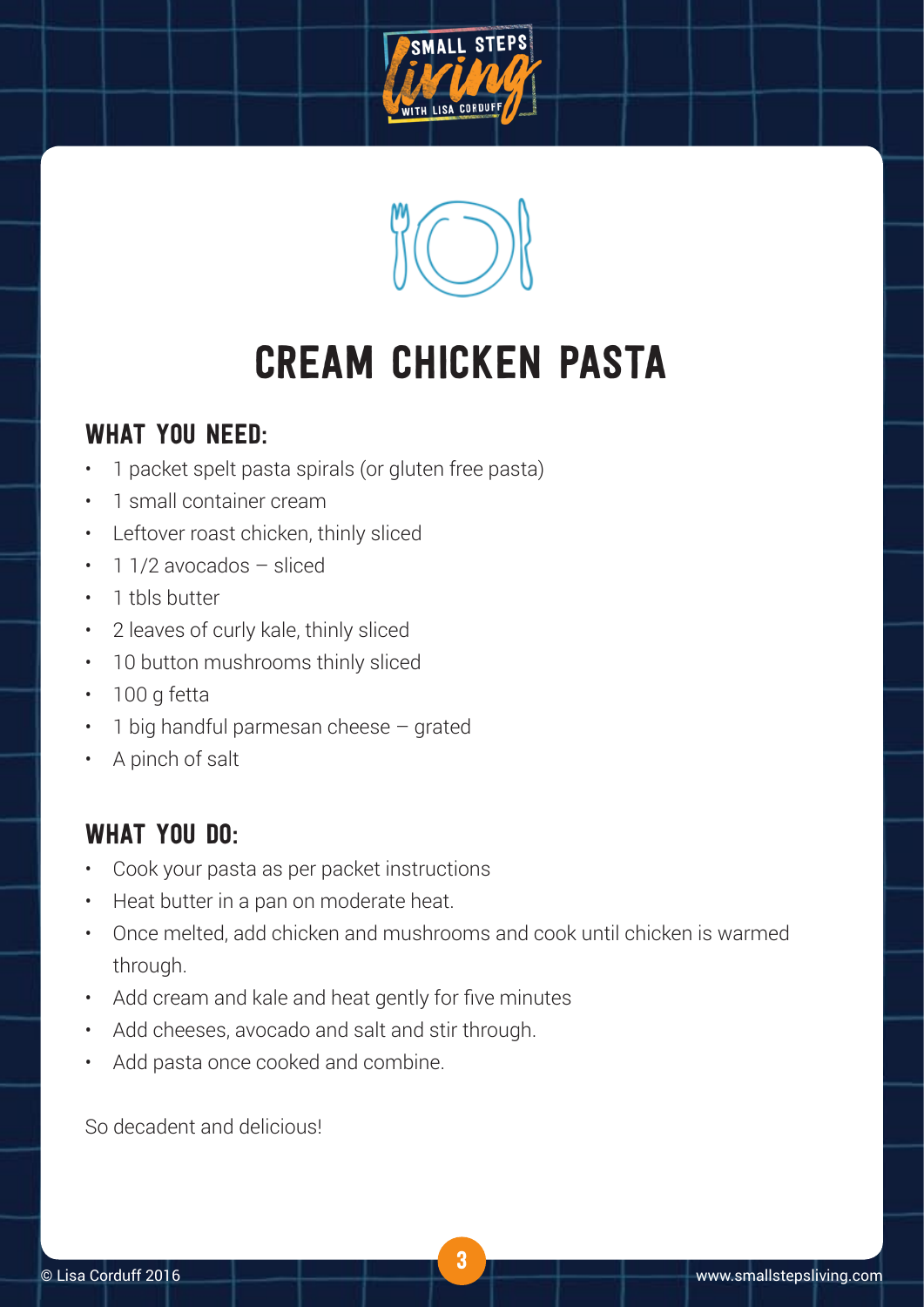



### chicken pizza

#### WHAT YOU NEED:

- • Half a roast chicken
- • Lebanese Flatbreads (or your choice of pizza base)
- • Tomato Paste
- Feta cheese or your choice of cheese (avoid the pre-grated stuff there's nasties lurking there!)
- • Your choice of toppings: red onion, capsicum, tomato, grated zucchini, mushrooms, pineapple

- Preheat the oven to 180 degrees.
- • Place flatbreads on pizza trays or baking trays.
- • Spread tomato paste over the bases.
- Add your choice of toppings (mine favourite is tomato, red onion, mushrooms, chicken and feta)
- Pop in the oven for 20 minutes or until crispy.
- Enjoy!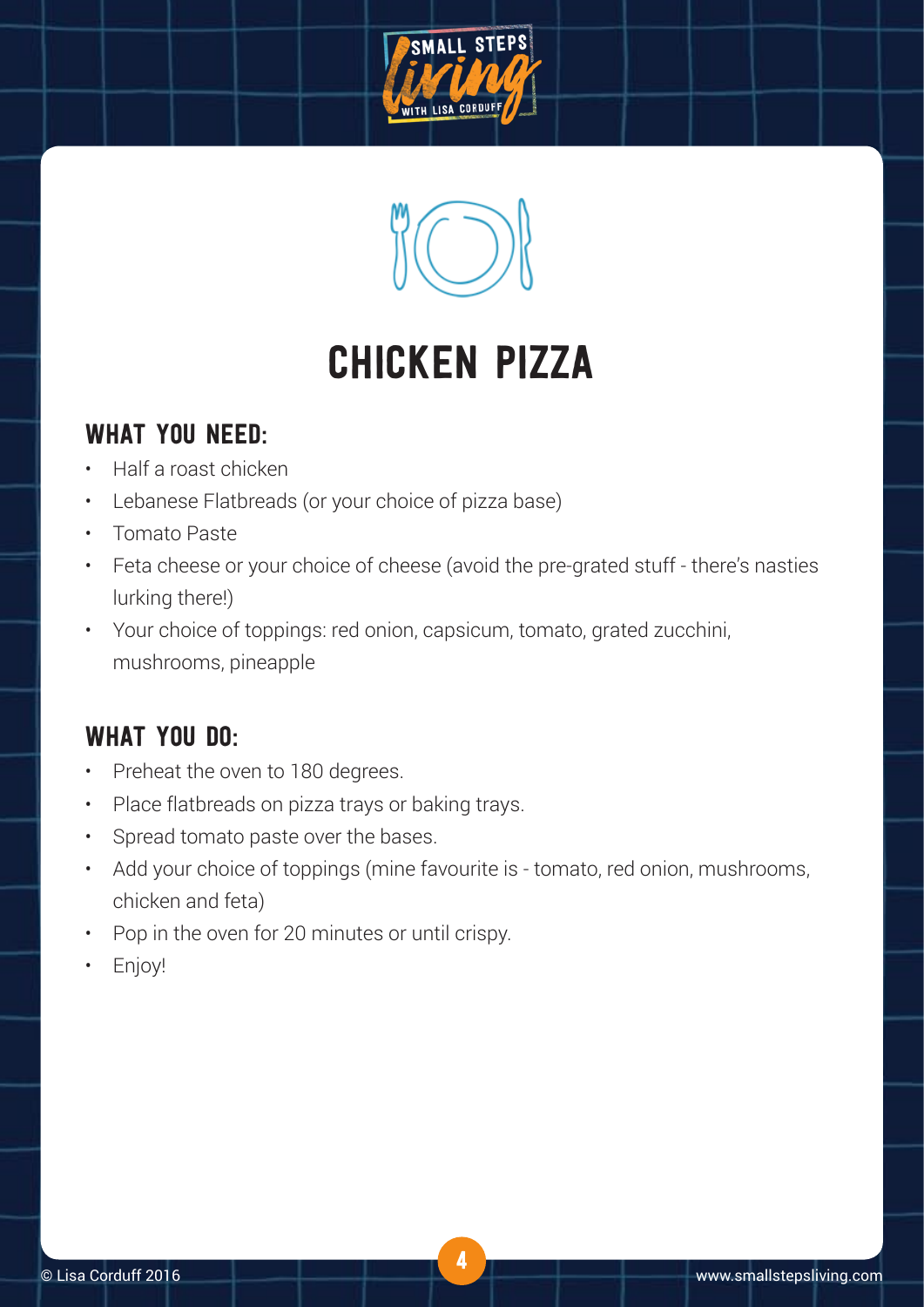



### chicken wrap

#### WHAT YOU NEED:

- • Mountain Bread Wraps
- • Good quality mayonnaise (I like the Pure Addiction brand)
- • Finely diced cucumber
- • Avocado
- 1/2 tsp dill (fresh or dried)
- • Baby spinach
- • Grated carrot

- Mix the dill with the mayonnaise.
- • Then add chicken, diced avocado and cucumber to the mixture.
- • Lay wrap out flat, add chicken/mayo mixture to the wrap.
- Top with baby spinach and grated carrot.
- • Wrap and eat!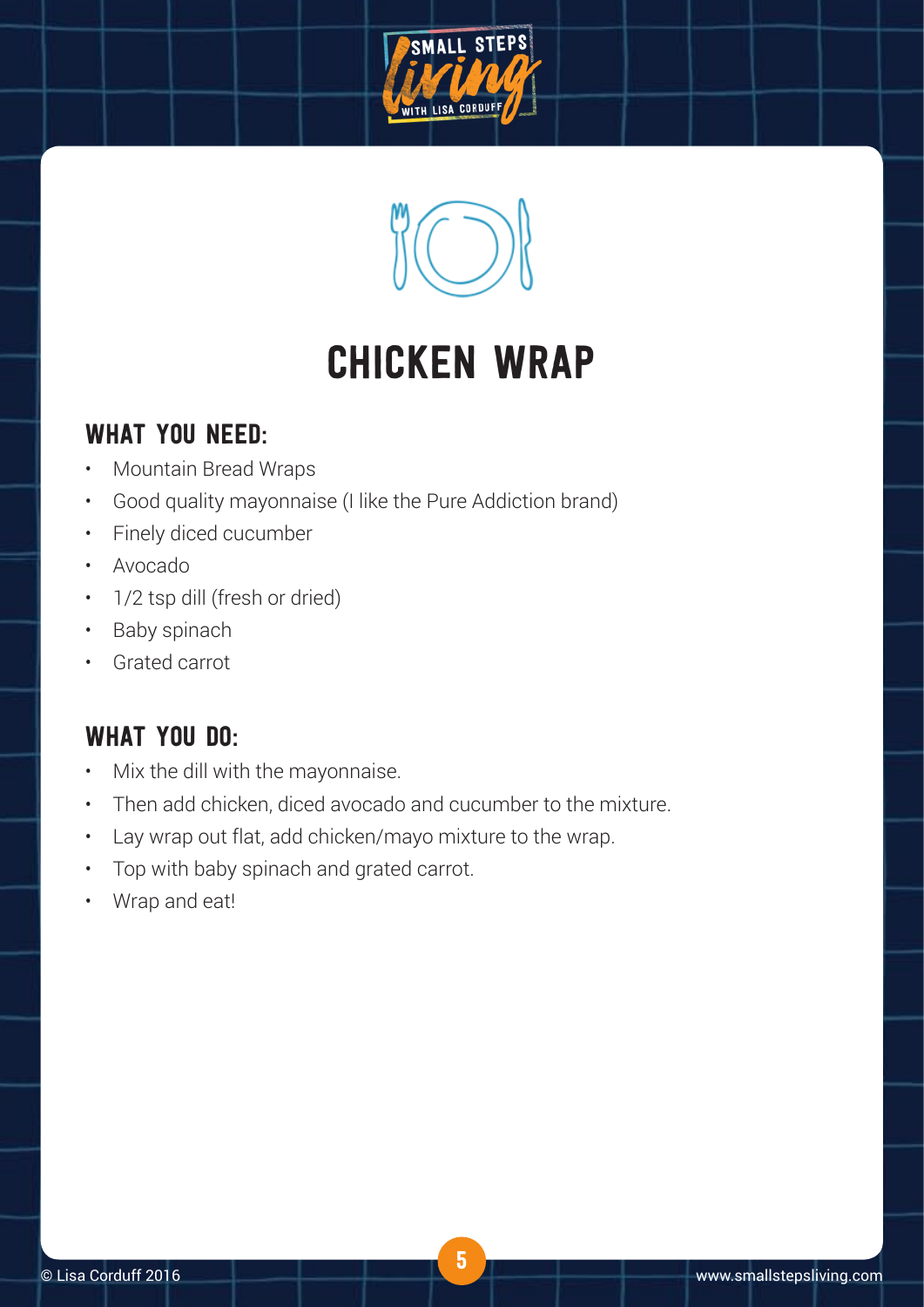



### chicken pots

OK - this is a bit random and the idea was given to me by the amazing Tania [Hubbard](http://www.taniahubbard.com/). It sounds weird but tastes amazing! And the kids loved it.

#### WHAT YOU NEED:

- Leftover chicken
- Natural Greek Yoghurt
- • Chopped Pineapple
- Mint leaves, thinly sliced
- • Salt and Pepper
- • Juice of half a lemon

- • Chop your chicken and add to a bowl.
- • Chop your pineapple and add it to chicken.
- Mix in enough yogurt to make it gloopy but not soup!
- Add mint, a shake of salt and pepper and your lemon juice.
- • Serve it in cups and eat with a fork!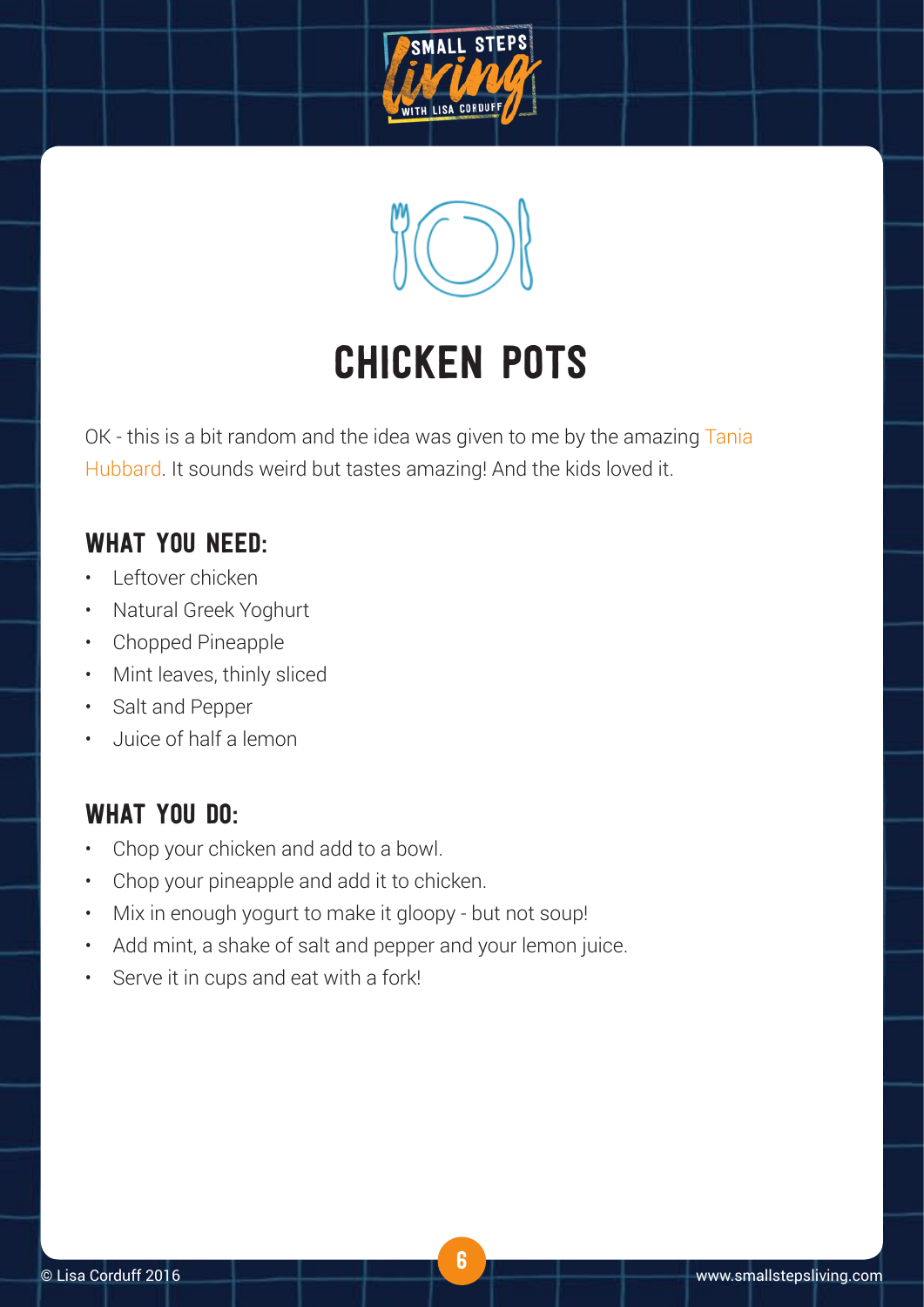



### rice paper rolls

My kids love making their own food! This is a great lunch box recipe or easy dinner. You can really use whatever ingredients you like. Sometimes we add vermicelli noodles - which is always fun...and messy!

#### WHAT YOU NEED FOR ROLLS:

(amounts will depend on how many you want to make!)

- • Rice paper
- • Half a chicken, shredded
- • Mint leaves (or coriander if you're a fan)
- • Cucumber sticks, thinly sliced
- • Carrot, grated
- • Lettuce, thinly sliced

#### WHAT YOU NEED FOR DIPPING SAUCE:

- 1 tbls honey
- 1 tbls peanut butter
- 2 tbls tamari (or soy sauce)

- Dip the rice paper in a bowl of water until soft (20-30 seconds)
- Then assemble ingredients on the top and wrap into a log shape.
- For dip, mix all ingredients together and place in a bowl for dipping fun.
- Dip, eat, enjoy!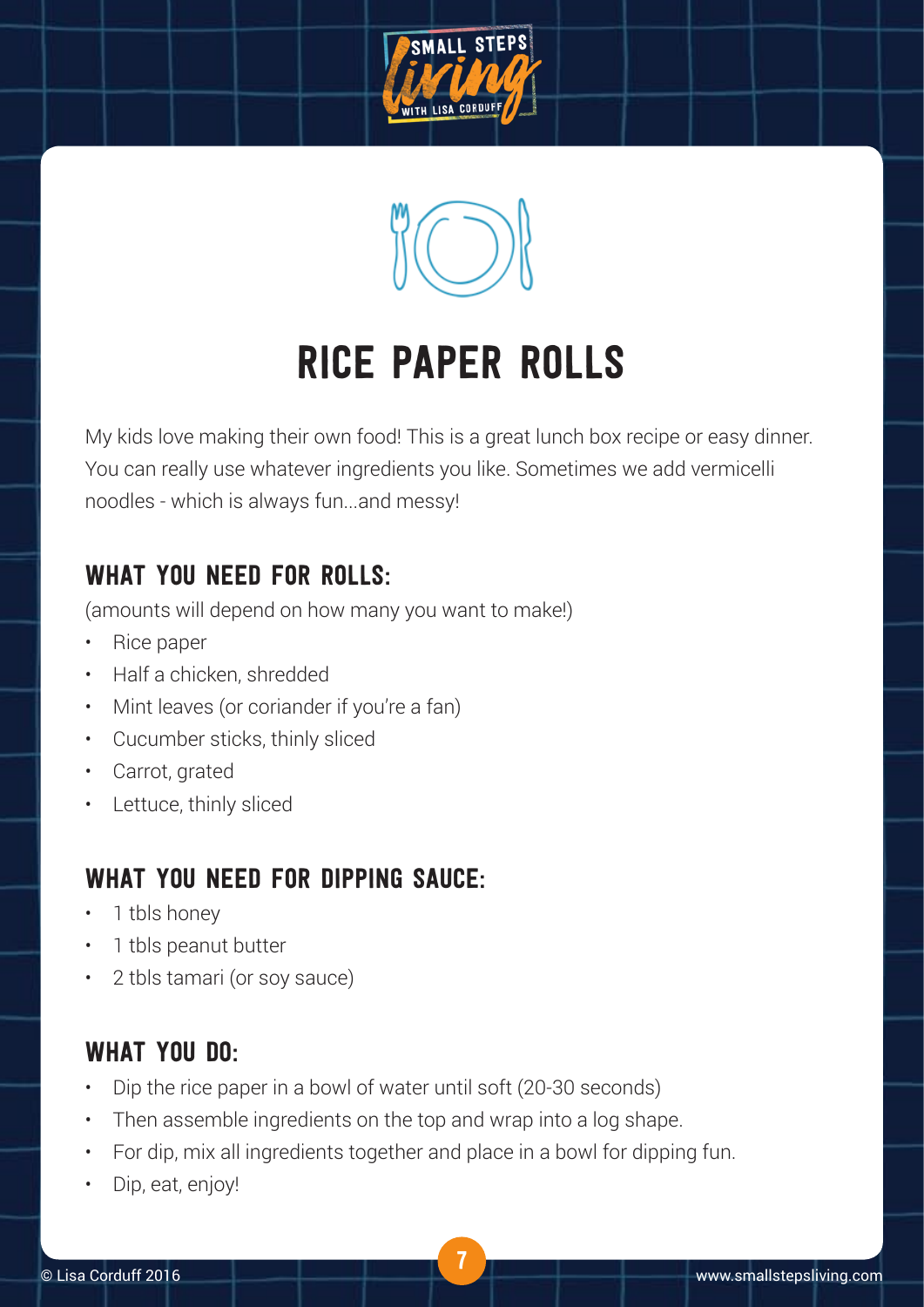



### Chicken and Veggies Tasting Plate

Some nights we don't want to cook - I hear you! On those night I boil some eggs and put lots of random stuff on a plate. The kids love when things are in little pots - like the chickpeas or corn. Having leftover chicken to add makes it feel like dinner, haha!

#### WHAT YOU NEED:

- **Eggs**
- **Leftover roast chicken**
- • Handfuls of nuts
- • Cut up raw veggies
- • 400g tin of chickpeas
- • Drained and rinsed chickpeas or kidney beans
- Sliced avocado (or smash avocado, juice of half a lemon, salt and 1 crushed garlic clove together to make an easy guacamole for dipping veggie sticks in)
- • Cheese
- Frozen corn (my kids call them 'corn lollies'!)
- Sourdough bread

- • Boil eggs
- Slice chicken
- Place ingredients on a big plate and let everyone help themselves!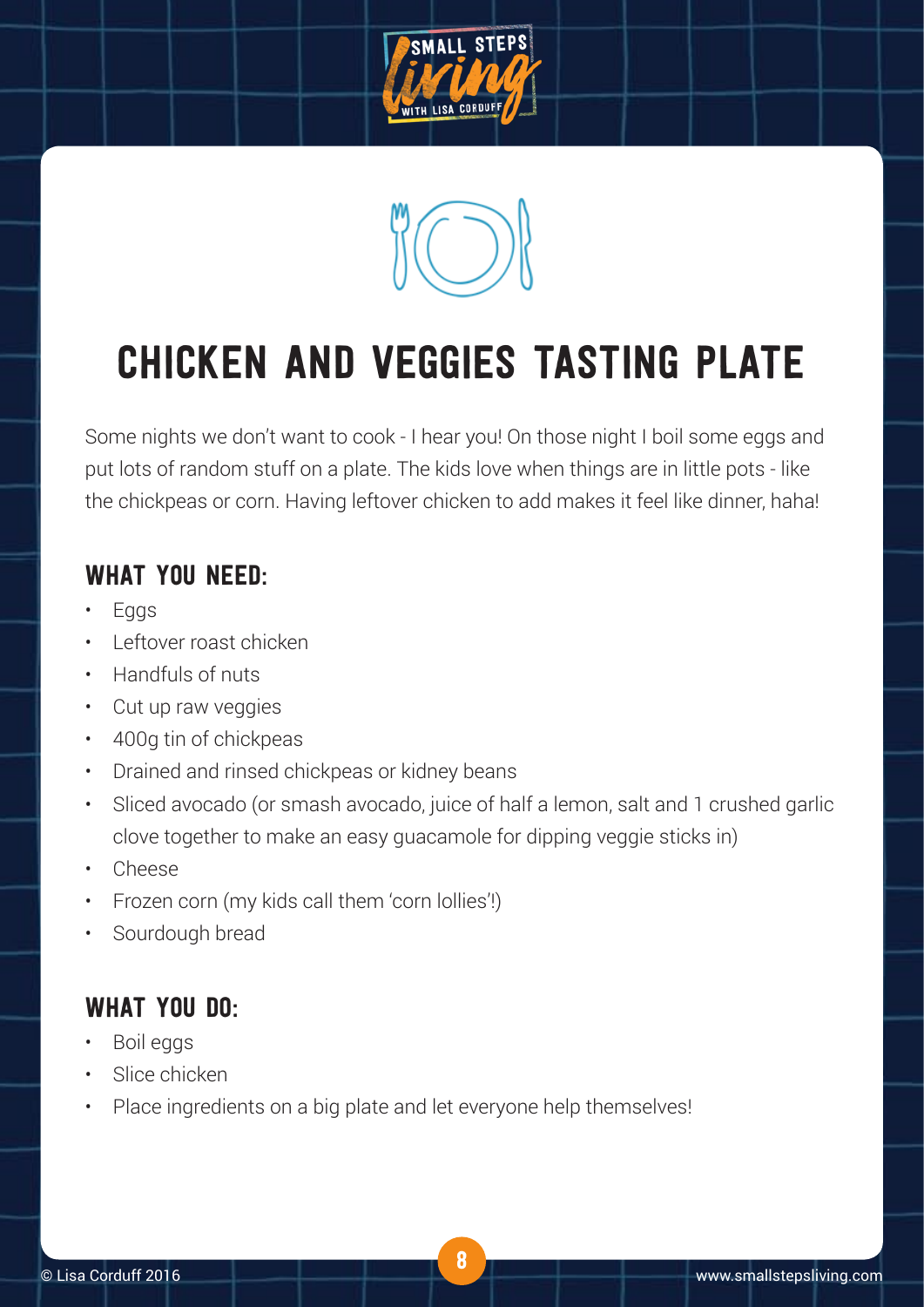



### Chicken Parmigiana Potato Bake

When it comes to easy and delicious dinners - this is awesome! If your kids are more inclined to eat pasta - then replace the potato with pasta.

#### WHAT YOU NEED:

- 5 large potatoes (peeled and thinly sliced)
- Olive oil
- Leftover chicken
- • 400g tin of diced tomatoes
- 1 heaped tsp Italian herbs
- • 300g tasty cheese
- 2 slices good quality bacon

- Preheat oven to 180 degrees
- • Spread potatoes on two baking trays, coat with oil, and place in oven for half an hour or until cooked.
- In the meantime, shred your chicken, grate the cheese, dice the bacon, and mix the tin of tomatoes with the Italian herbs.
- Once potato thins are cooked, layer them on the bottom of a casserole dish, place bacon and chicken on top, pour tomato mixture on top of that, and then finish with your grated cheese.
- Put back in oven for 15 minutes.
- Once cooked, place servings on a plate along with a simple salad of baby spinach, cucumber, snow peas and balsamic vinegar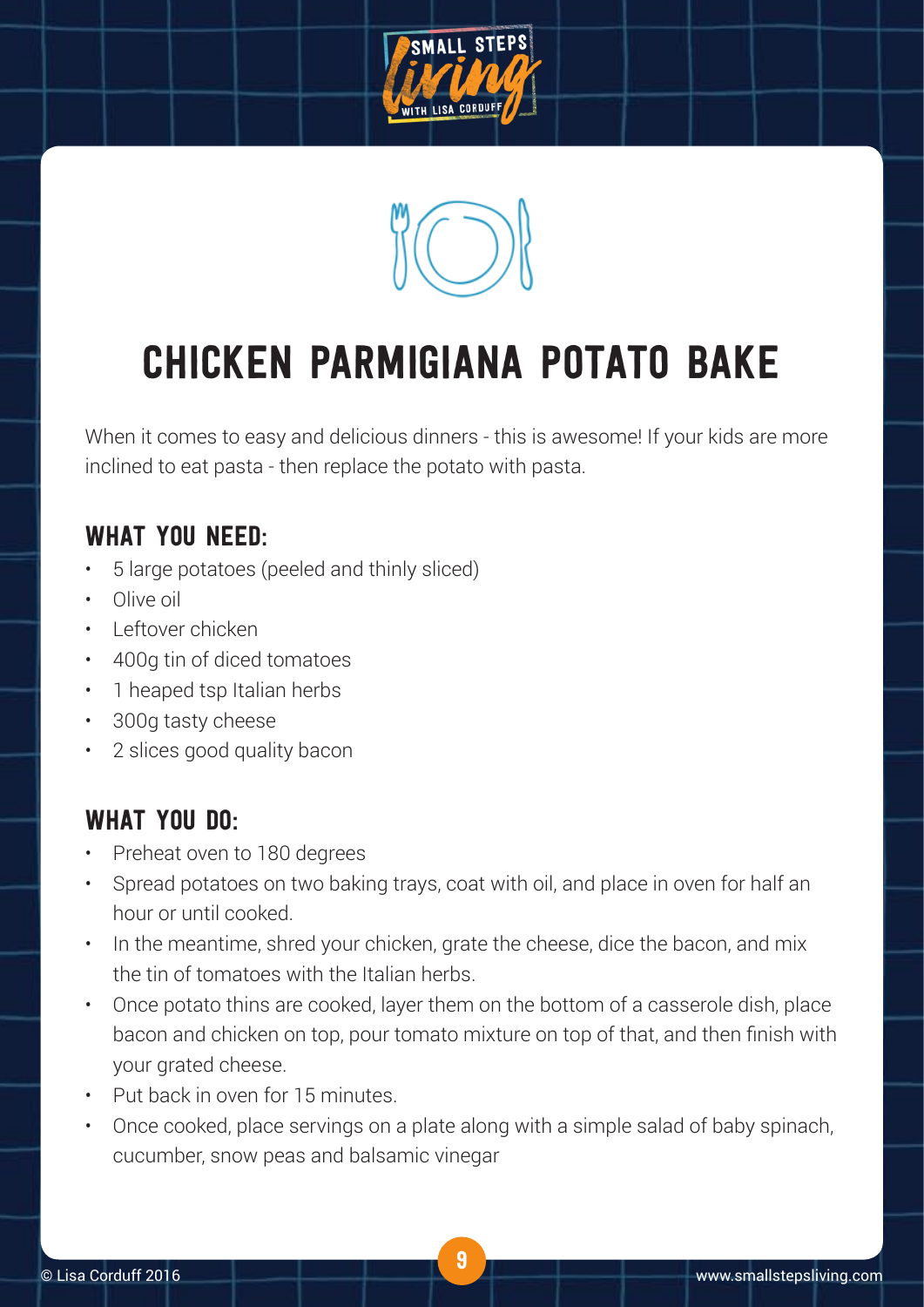



### The simplest Chicken and Corn Soup

I got this idea from Belinda at [The Root Cause](https://therootcause.com.au/) - she's travelling around Australia with her family teaching people how to pack healthy lunch boxes - I love her stuff!

#### WHAT YOU NEED:

- 2 cups chicken stock (directions below) or as much as you need for your family
- Leftover shredded roast chicken
- • 200g corn kernels
- • Packet of vermicelli noodles
- • Dash of tamari (or soy sauce)

#### WHAT YOU DO:

- Add stock to a pan and bring to the boil.
- • Add chicken and noodles and cook until noodles are soft.
- Add corn and tamari and cook for another two minutes

\*\*\*You can add in other vegetables, too - like thinly sliced carrots and onion and peas - but sometimes keeping it simple is okay, too.